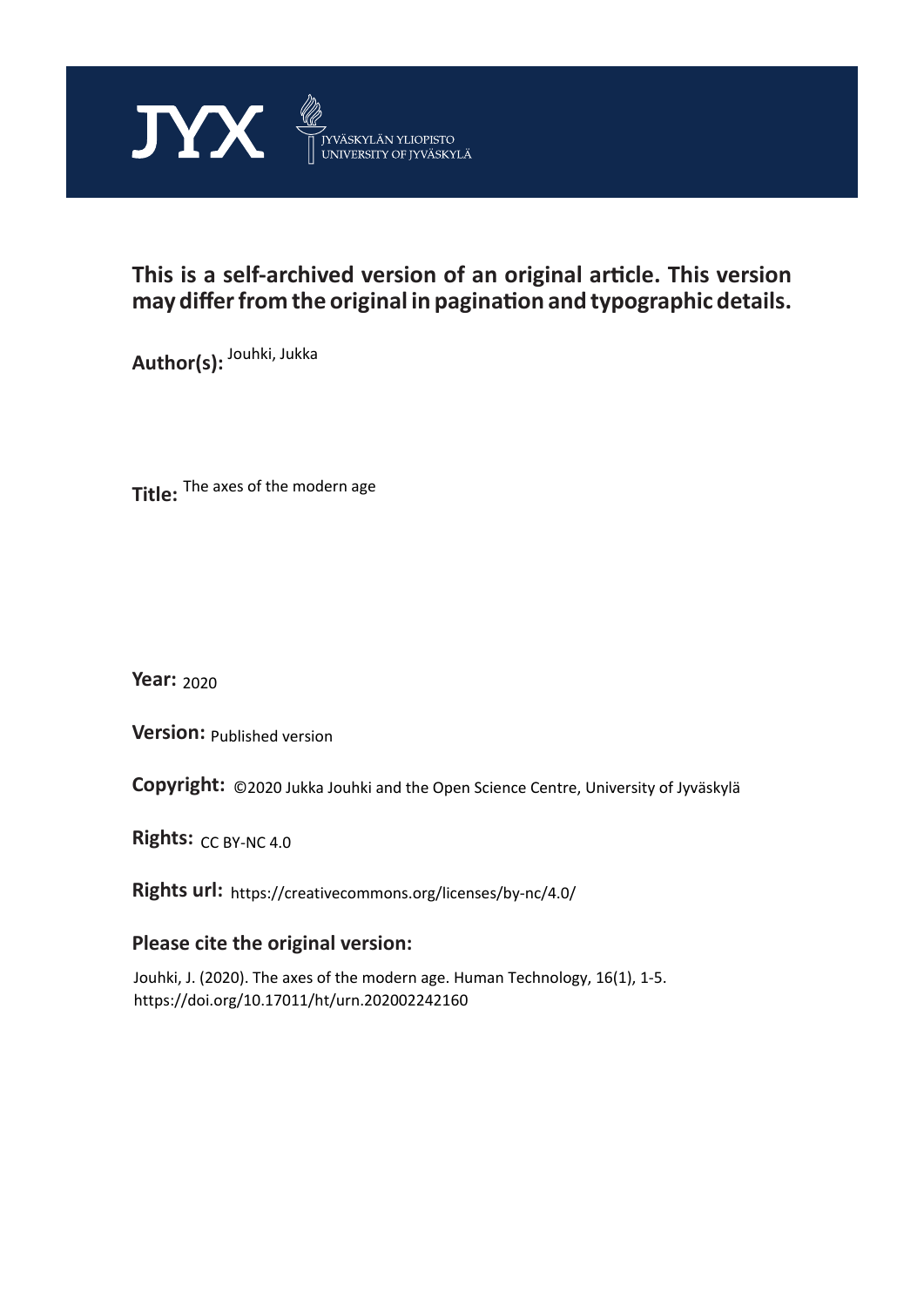ISSN: 1795-6889



www.humantechnology.jyu.fi example the volume 16(1), February 2020, 1–5

### **From the Editor in Chief**

# **THE AXES OF THE MODERN AGE**

Jukka Jouhki *Department of History and Ethnology University of Jyväskylä Finland*

This issue of *Human Technology* is essentially about adapting to new technologies. The adaptation phenomenon presents an ever-intriguing, constant process of human history. Innovations increase efficiency and evoke enthusiasm but also cause frictions, tensions, and even dramatic ruptures when the prestige of the old technology is challenged by the lure of novelty.

Recently, an interesting tweet appeared on *Human Technology*'s feed. The tweet addressed an old, prestigious, and society-transforming technology: the book. A Finnish journalist posted a humorous question concerning her reading hobby: "Has my reading gotten out of hand if I take a book even to sauna?"<sup>1</sup> At this point, readers not familiar with the Finnish society would benefit in knowing that Finns are members of a sauna-loving nation (most apartments have a private sauna). Equally, they are avid readers, measured by the daily time spent reading (Brown, 2018).

The ensuing discussion on the Twitter thread was jolly and humorous, but it reflected nonetheless the adoration for, powerful position of, and staying power of this particular form of technology. Even though the initial tweet was meant to amuse the audience, I do not doubt the journalist actually had contemplated the idea or even actualized it, and had indeed read a book in the hot and steamy sauna room. It seems she even took some pride in the act. So did her followers, and one of them wondered whether it was even possible to read so much that it got "out of hand." Indeed, book reading is respected to the extent that one can hardly "go too far," and the sense one could derive from the responding collective is that it does not matter what kind of a book the person is reading, just as long as they are reading one. In this sense, the medium *is* the message, as Marshall McLuhan claimed (McLuhan, 1964)**.**

If this feels a bit like overanalyzing, imagine a tweet similar to the one above but where *reading* was replaced with *social media use* and *book* with *mobile phone*. The question then would have been, "Has my social media use gotten out of hand if I take my phone even to sauna?" I suspect that the tone of the thread to this latter question would have been different. Reassuring comments would have been rare, regardless of the type of content the user was enjoying on social media.

©2020 Jukka Jouhki and the Open Science Centre, University of Jyväskylä DOI: https://doi.org/10.17011/ht/urn.202002242160

CO  $\bigcirc$   $\bigcirc$   $\bigcirc$  This work is licensed under [a Creative Commons Attribution-NonCommercial 4.0 International License.](http://creativecommons.org/licenses/by-nc/4.0/)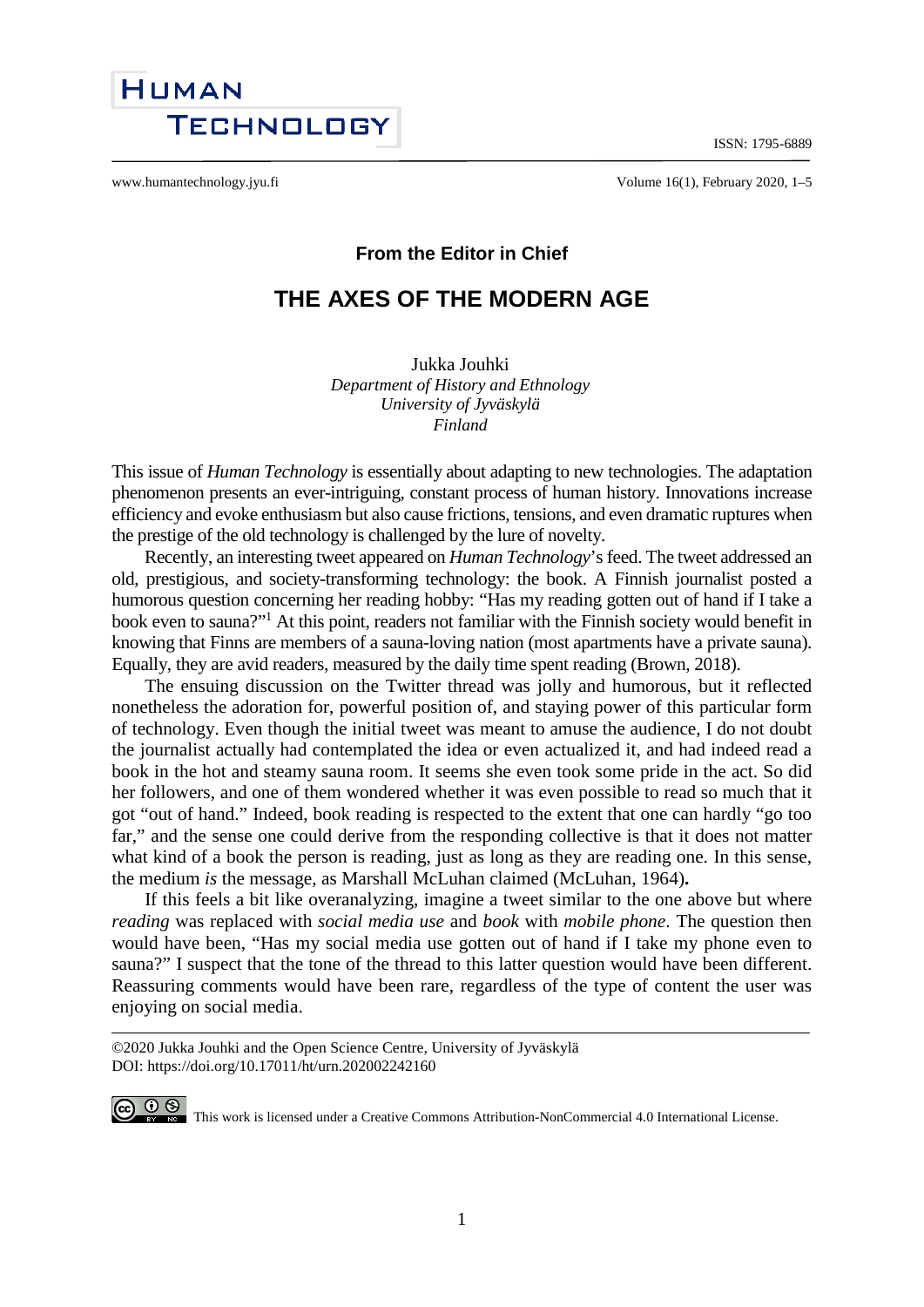Yet, both the book and the smartphone are simply communication technologies, and using either one usually involves some measure of reading; however, the former is more prestigious as a medium than the latter. The book holds a long tradition during which it has been established as a symbol of sophistication, knowledge—and even power. The smartphone and social media are more recent, easier, multifunctional, and less established, and thus they often are exposed to moral concern. Although one can learn and develop one's thought and skills, including literacy, by using a smartphone (e.g., West, 2014), its position within the societal hierarchy is lower than that of the book, and thus one of the reasons why people worry more about screen time than about book time. Indeed some parents—in their goal of parenting well—seek to replace their children's screen time explicitly with book time, and there is plenty of research to support their concerns.

However, it is only rarely discussed how even book time can sometimes be harmful intellectually, socially, psychologically, and even physiologically (see, e.g., Dali, 2014; Gerdes, 2015; Short, 2019). For a classic example, one can peruse the century-old diary of the famous anthropologist Bronislaw Malinowski and discover how his excessive reading habit was constantly in the way of conducting ethnographic research among the people he was supposed to study (Malinowski, 1967/1989). If worrying about excessive book time sounds strange or funny, it might be partly because of its traditional position in one's society.

At this point, I, as an anthropologist, am reminded of a classical study of technology, titled "Steel Axes for Stone-Age Australians," by J. Lauriston Sharp (1952), who vividly described how stone axes were the prestigious symbol of the older male elite among an Australian aboriginal group. The Yir Yoront were a Paleolithic hunter-gatherer society who inhabited the west coast of the Cape York Peninsula in modern-day Queensland. For a long time, the stone ax played an important role in the Yir Yoront economy and culture, because not only was it a central, essential tool in use, but also for the interrelated reasons that it was the center of elaborate rituals and a medium of partnerships among communities. Even clan names were derived from the stone ax, and the stories of mythical ancestors revolved around axes. However, only the older men owned an ax, held it in ceremonies, or pantomimed its use in ritual performances. Although women and younger men could use the ax in everyday contexts, and often did so even more than the older men, they always had to borrow it from the older men who were the only ones who could declare ownership of the ax. It was thus an important symbol of hegemonic masculinity.

With the influx of European settlers to Australia, steel axes became available to the aboriginal communities. The settlers were eager to sell the axes to the aboriginals, give them in lieu of salary, or even distribute them freely for charitable purposes, hoping that the tool would allow the aboriginals to improve their lives. However, most older males of Yir Yoront rejected the steel ax as a vulgar and unfit foreign object even though it was clearly a superior tool—more durable, efficient, and comfortable to use as compared to the old stone ax. The widely available steel ax was a threat to the symbolic power of the stone ax, and hence older male power.

However, the women and young men of the community, finding immense benefits in the steel ax, were quick to adopt it. Slowly, the adopted steel ax began to undermine the traditional power of the older males. In time, the stone axes started to vanish from the center stage of male-lead ceremonies; indeed, the existence of steel axes chipped away the significance of the ceremonies themselves. The older men were not happy about their diminishing control over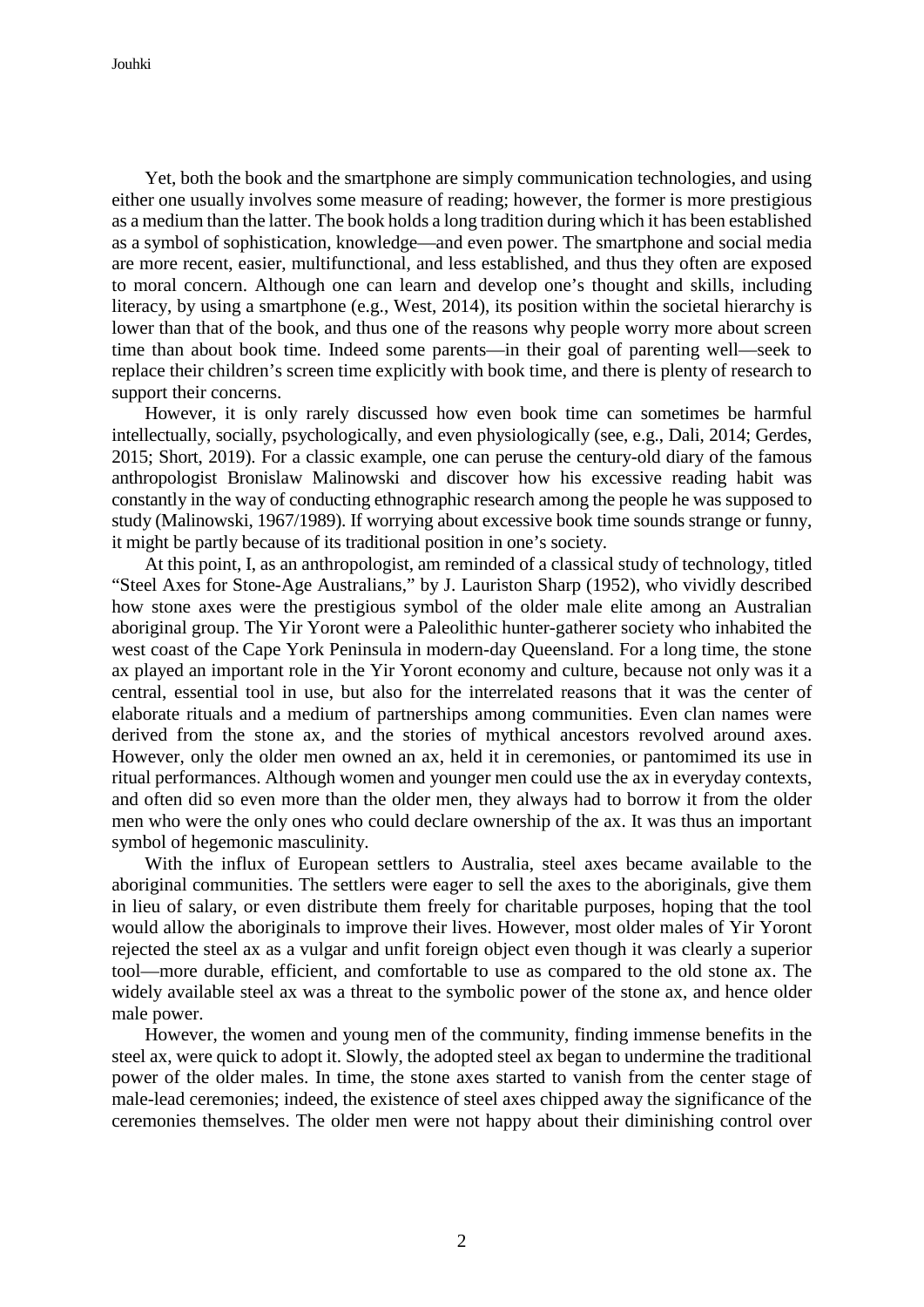the resource gathering of the young men and the women. They also were ashamed of having to borrow a steel ax from their inferiors. As a result, with the introduction of the steel ax, the old conceptions about gender and age began to change. The charitable settlers where not happy either because they had hoped that the steel ax would help the aboriginals to complete building the settlers' choirs faster so that the workers could spend more time on other tasks. Instead, the aboriginals spent the newfound time resting.

One could say that social media—and any other significant technological innovation about to supersede an older one—propose the same kind of sociocultural challenge to modern society as the steel ax did to the Yir Yoront. Although social media are not challenging the hegemony of older males, at least not as on the same scale as the steel ax did in Australia, they are changing social dynamics in practice. Information, worldviews, opinions, and ideologies spread via social media faster and more effectively than the same information in a printed book. People who previously did not have a voice and the accompanying social influence now can experience what they might deem as equality, and sometimes they are not the kind of people who identify with the learned society–or vice versa. Thus, the literati may have many reasons to worry about the fate of the book, and some of them seem to revolve around the "ownership" of the technology. Throughout history, the book that is "owned" by the educated classes is impossible to overuse, whereas the smartphone–even though it also is used for reading–is viewed as easily overused and abused, especially by the young and the uneducated. Certainly well-documented research can be found easily on the dangers of excessive screen time in general and social media in particular (e.g., Hutton, Dudley, & Horowitz-Kraus, 2019; Nelson, 2018; Soumya & Revathy, 2018). But it is possible as well that the narratives about the dangers of the social media and the superiority of the book are bolstered by worries about the diminishing hegemony of the literati. The proponents of the old technology want to safeguard their old textual realm and the related ideas of "proper" reading and writing.

Thus, social media (like the steel ax of the Yir Yoront) is changing power structures, and it is either welcomed or frowned upon. It has good or bad consequences, depending on one's sociopolitical outlook, but also reflects the differing symbolic value given to it. The book and the smartphone can surely coexist peacefully, but perhaps it could happen more easily if the technologies were not seen as having different intrinsic values. They are both media, and the use and value of them is determined by humans who use (or refuse) them, and both can be used for good and bad.

The technological change, and the negotiations it brings about, do not seem quite as dramatic in the articles of this issue as they were among the Yir Yoront or even in the recurring discussions about the role of social media. Nevertheless, interesting frictions, signs of cultural change, and fluctuating power positions are evident in them. In the article titled "Measuring Expectation for An Affordance Gap on a Smartphone User Interface and Its Usage Among Older Adults" by **Chui Yin Wong, Rahimah Ibrahim, Tengku Aizan Hamid,** and **Evi Indriasari Mansor**, the authors present evidence in how age matters when looking at the affordances of mobile phones. Perhaps a bit like the Yir Yoront older males, the older adults in Wong et al.'s study are confronted with a superior means of communicating—a smartphone—but struggle with the implications of using a smartphone interface that does not easily fit with their mental models of interaction. This new technology also impacts the dynamics of social relations because the older users must rely on their younger relatives in managing the unfamiliar tool. Further, in the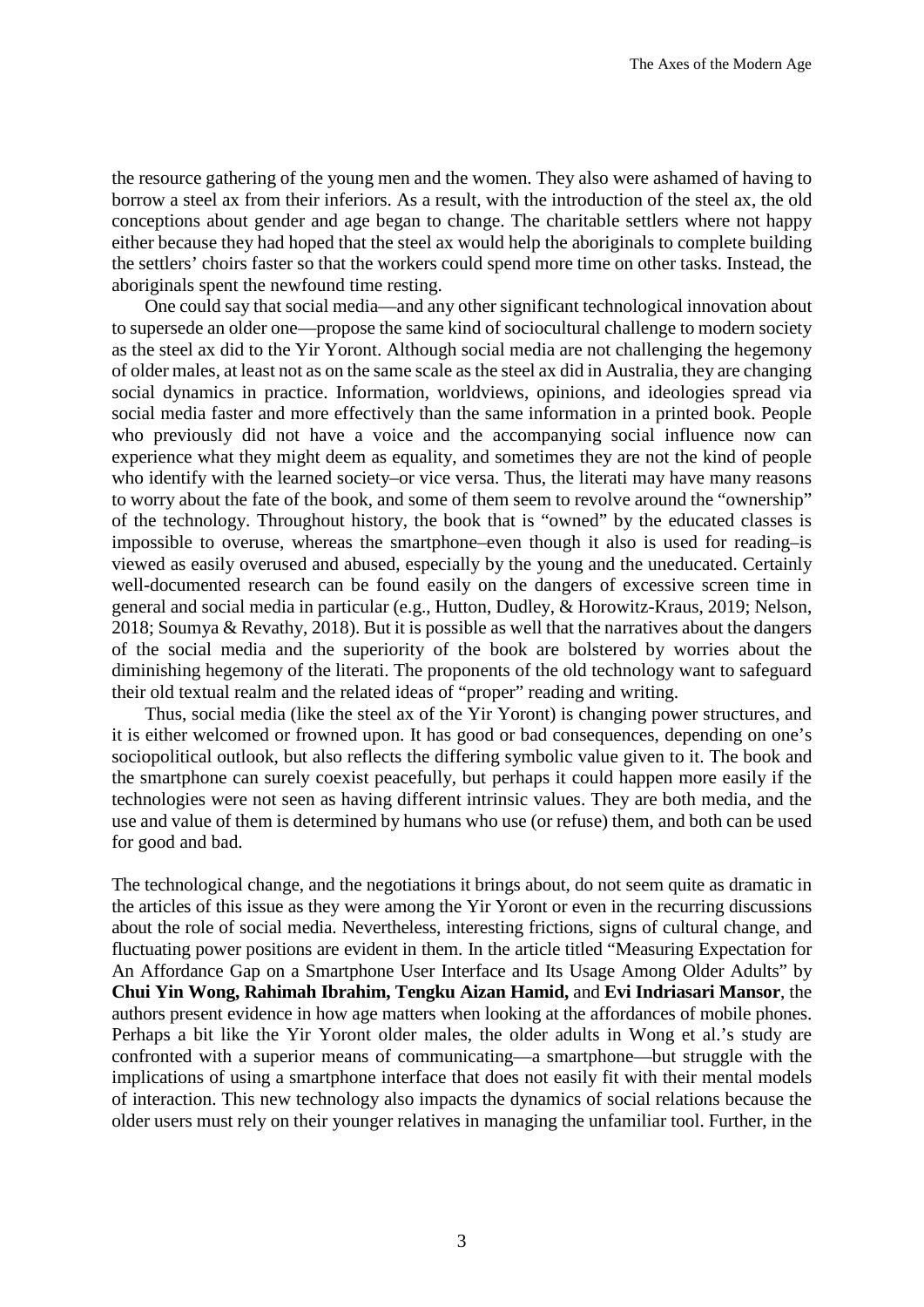article titled "Utilizing Digital Tools to Support Face-to-Face Care: Examining Uptake Within the Practices of Australian Psychologists," based on a pilot study, authors **Jeremy Kerr** and **Ashley Van Houten** explored therapists' current adoption of digital tools within and beyond the traditional therapy sessions. Their study discusses how technologies could extend face-to-face care but also the implications of technologies—including social media—to the how, when, and where of psychological care. The study's findings seem to suggest that the therapeutic culture is "organic" enough to be relatively slow in adapting digital technologies, even when some therapists are generally tech savvy. **Andreja Istenič Starčič and Maja Lebeničnik**, in their article "Investigation of University Students' Perceptions of their Educators as Role Models and Designers of Digitalized Curricula," investigated the younger generation's view on technology integration in higher education, that is, the students are evaluating their teachers as adopters of educational technology and as role models for technology integration for professional development. According to this pilot study, teachers in some academic disciplines currently are not seen as leaders in new technology use, and this is especially true for students in the education field, who will be teaching future generations raised as digital natives. Finally, in returning to the value of reading, the final article of this issue presents a study of GraphoLearn/GraphoGame,<sup>2</sup> a game to develop reading skills. **Elisabeth Borleffs, Frans Zwarts, Ade R. Siregar**, and **Ben A. M. Maassen** exhibited the results of their study on Indonesian first-graders playing GraphoLearn in their article titled "GraphoLearn SI: Digital Learning Support for Reading Difficulties in a Transparent Orthography." The article serves as a reminder of the value of games in learning important skills and how new technology can be used to support mastery of an old "technology" that is far from becoming extinct.

#### **ENDNOTES**

- 1. The tweets cited here appeared originally in Finnish and have been translated by the author.
- 2. GraphoLearn is the research/not-for-profit version of the commercial product GraphoGame.

#### **REFERENCES**

- Brown, B. (2018, December 28). World reading habits in 2018. *Global English Editing.* Retrieved from https://geediting.com/world-reading-habits-2018
- Dali, K. (2014, August). On the dangers of reading*.* Retrieved February 20, 2020, from the website Novelist. https://www.ebscohost.com/novelist/novelist-special/on-the-dangers-of-reading
- Gerdes, K. (2015). Habit-forming: Humility and the rhetoric of drugs. *Philosophy & Rhetoric, 48*(3), 337–358.
- Hutton, J. S., Dudley, J., & Horowitz-Kraus, T. (2019). Associations between screen-based media use and brain white matter integrity in preschool-aged children. *JAMA Pediatrics, 174*(1), e193869.
- Malinowski, B. (1989). *A diary in the strict sense of the term*. London, UK: The Athlone Press. (Original work published 1967)
- McLuhan, M. (1964). *Understanding media: The extensions of man.* New York, NY, USA: McGraw-Hill.
- Nelson, L. (2018). *Social media and morality: Losing ourself control.* Cambridge, UK: Cambridge University Press.
- Sharp, J. L. (1952). Steel axes for stone-age Australians. *Human Organization*, *11*(2), 17–22.